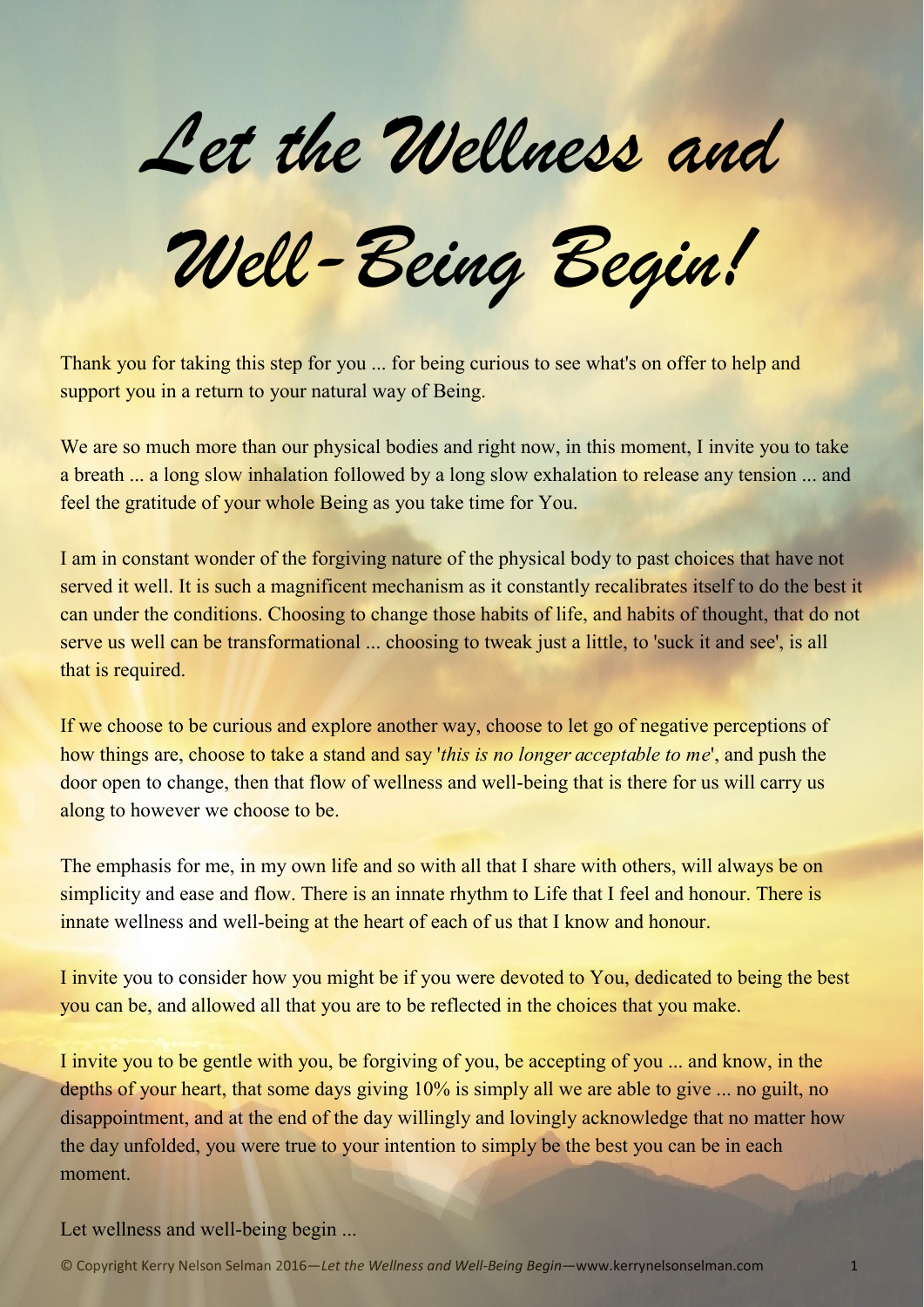## **CHAKRA BALANCING FOR THE DAY**

Chakra is a Sanskrit word that means wheel. In the yogic traditions of Hinduism and Buddhism, the chakras are spiralling energy centres or wheels in the energetic body. They are connected to a fine channel of energy which runs parallel to the spinal cord and serve as gateways for the flow of energy and life into the physical body. There are seven main chakras and each is associated with certain areas, organs, and functions of the physical, emotional and mental bodies.

Taking time to connect with your whole Being with the intention of balancing the Chakras is a powerful tool for wellness and well-being and will strongly support and sustain you as you go about your day.

This is a powerfully realigning and uplifting way to begin your day ... equally, it is an excellent tool to help find your centre and return to balance at any time throughout the day. Please indulge yourself and enjoy the mini energetic balancing for this day.

([Kerry Nelson Selman Chakra Meditation](http://www.kerrynelsonselman.com/#!blank/f2l96) - click here)

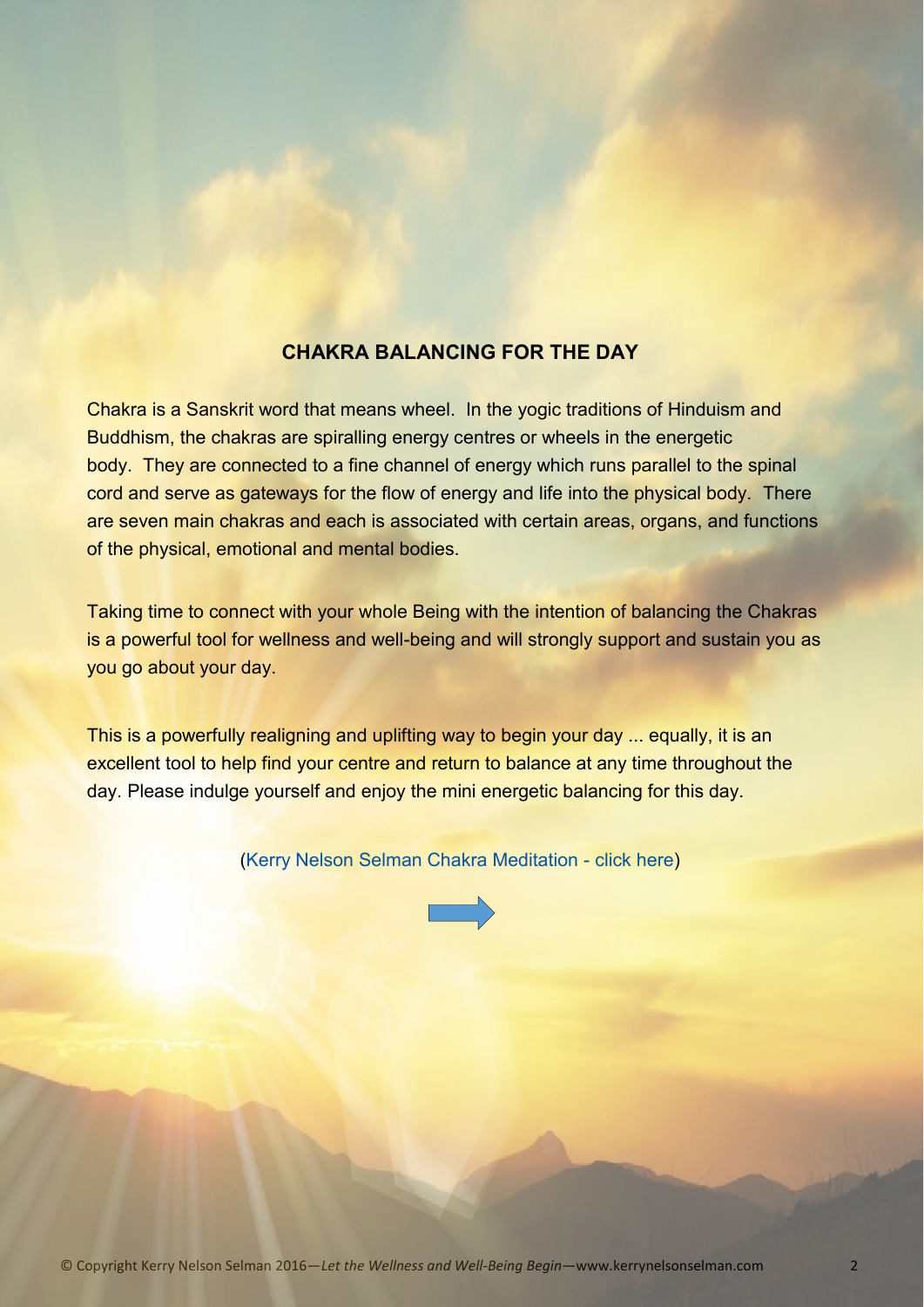## **FOOD FOR NOURISHMENT**

There is such abundance of goodness on offer to nourish and sustain us ... go for fresh, go for simple, go for goodness and your body will feel the relief of stress-free processing with ease, and so deal with occasional indulgences with equal ease —

- Enjoy your food—eating nourishes us physically and emotionally—*eat in a relaxed atmosphere, share a meal when you can, chew well, and eat moderately*
- Drink plenty of clean pure water—*our bodies need 1.5 to 2 litres daily to function well*
- Enjoy an abundance of fresh vegetables, at least 3-5 cups each day—*organic is preferable for us and the Earth*
- Aim to include as much raw, or 'live', food as you can—*enjoy salads, fresh fruit, seeds, nuts*
- Aim to include protein-rich food at each meal—*e.g. fish, eggs, lean chicken or meat, plain biodynamic or organic yoghurt, or a little cheese ... organic or free-range is preferable for the health of all*
- Eat 1 or 2 *small* serves daily of starchy carbohydrates, selecting from a wide variety of whole grains ... *e.g. oats, barley, buckwheat, rye, spelt, wheat, millet, quinoa, or brown rice for cereals and flour products and pastas*
- Enjoy two or three pieces, or at least a cup, of fresh fruit each day—*organic is preferred for the well-being of us all*
- Snack on a handful of nuts and seeds (*such almonds, walnuts, Brazil nuts, pepitas, sunflower seeds*), or veggie sticks with hummus or tahini or nut butter, or fruit
- Choose organically-grown food whenever possible—*organic is preferable for the health of our bodies, the health of the animals, and the health of our planet*
- Enjoy 1 tablespoon of cold-pressed healthy oil with food daily—s*uch as organic olive or flaxseed oil*
- Enjoy herbal or green tea regularly, and coffee and tea occasionally—*and refreshing pure clean water often*
- *Avoid/minimise* processed foods, fried foods, sugary foods, sugary drinks (sodas, soft drinks, and juices), sugar, white flour foods, hydrogenated fats and oils
- *Avoid* food additives, e.g. preservatives, artificial flavours, colours, and sweeteners.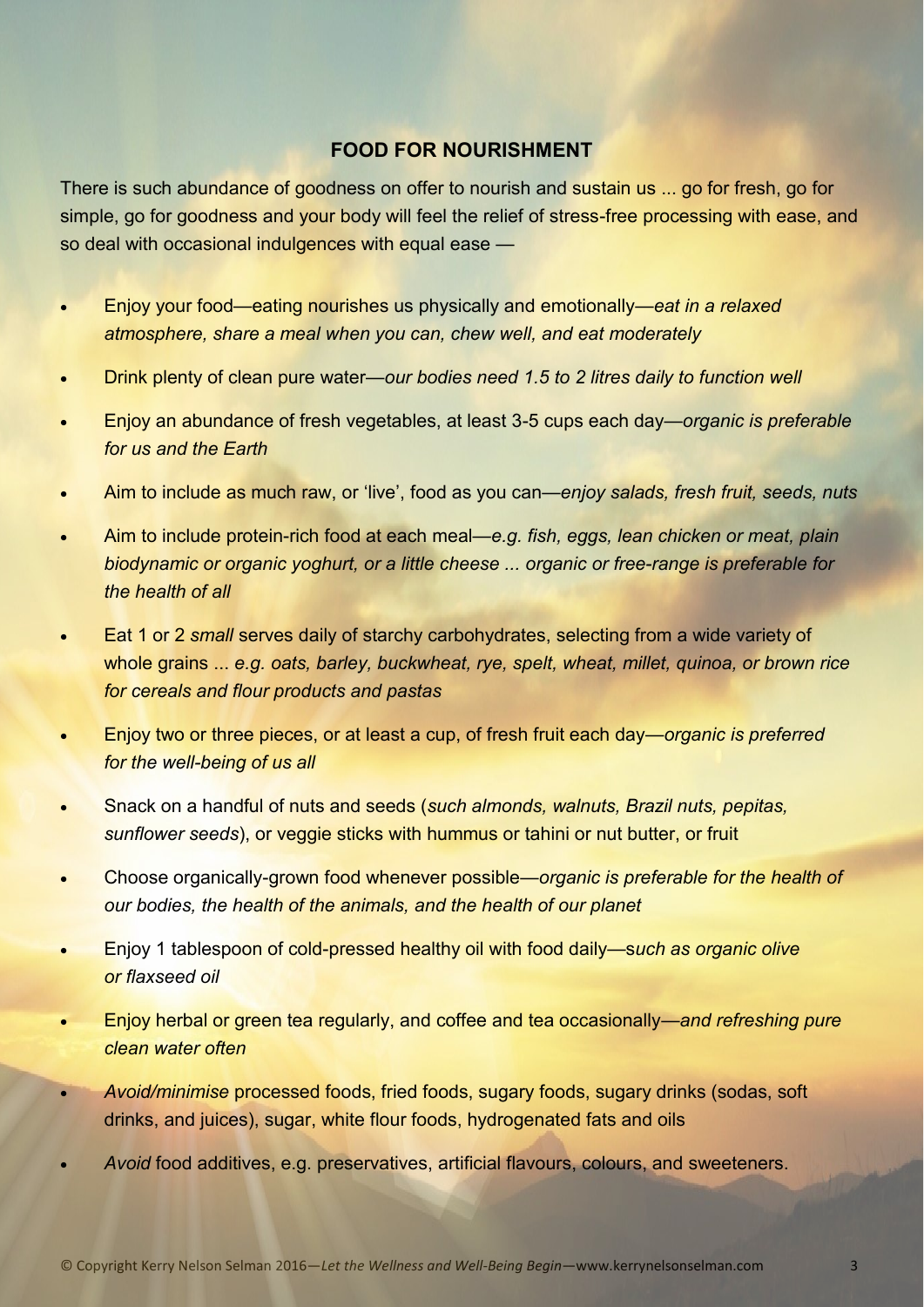# **FOOD FOR THOUGHT**

By choosing to quiet the mind in meditation, prayer, or contemplation, we open up to our innate connection to Spirit and all the gifts that connection brings, as we allow the Physical to integrate with the Spiritual, through the Mental and Emotional bodies. We embrace a sense of wonder at the innate order, balance, and perfection in it all.

The infinite field of possibilities and potentialities is there for each of us. There is an elusive richness to a life that is regularly refreshed and aligned by quiet time alone in contemplation of *what if …*

- *What if I speak my truth?* What if I am gifted grace and harmony when I speak my truth? What if I am my own true north?
- *What if I cannot fail ... there is no failure, just experience? What if I can be however I* choose to be and shine brightly?
- What if my limiting beliefs are no longer valid? What if I have courage to let go? What if I can release my fears?
- *What if* my perspective is my own ... and my responsibility to choose? What if I let what I *know,* balance what I *think*? What if I can transcend all limitation with grace when I choose to release my tight hold?
- *What if* I am adaptable and flexible, without limitation? What if I not only survive but thrive? What if I am an integrated and blended Being?
- *What if all is clear and simple?* What if there is a natural ease and flow? What if everything changes when I am in integrity?
- **What if thoughts simply come and go? What if I can reflect, release, and adapt in the** heartfelt stillness?
- *What if* I find calm and balance in any storm? What if power has a soft centre? What if there is gentle stillness at the heart of it all?
- *What if all that I am is revealed and I see my true Self as I sit with grace in the Light? What* if my heart is free of the past and I love all that I am?
- **What if I am innately free to be however I choose to be? What if I can be fearless in my** choices? What if I can be all that I choose to be?
- What if I am loving and peaceful? What if I am supported as I adapt to change? What if I am gifted unconditional love and have infinite worth?
- *What if I am never depleted by another? What if I am connected, Earth to Sky? What if my* choices matter?
- *What if I expect a miracle?* What if I am ordinary but choose to live an extraordinary life? What if I shine my Divinity through my humanity?